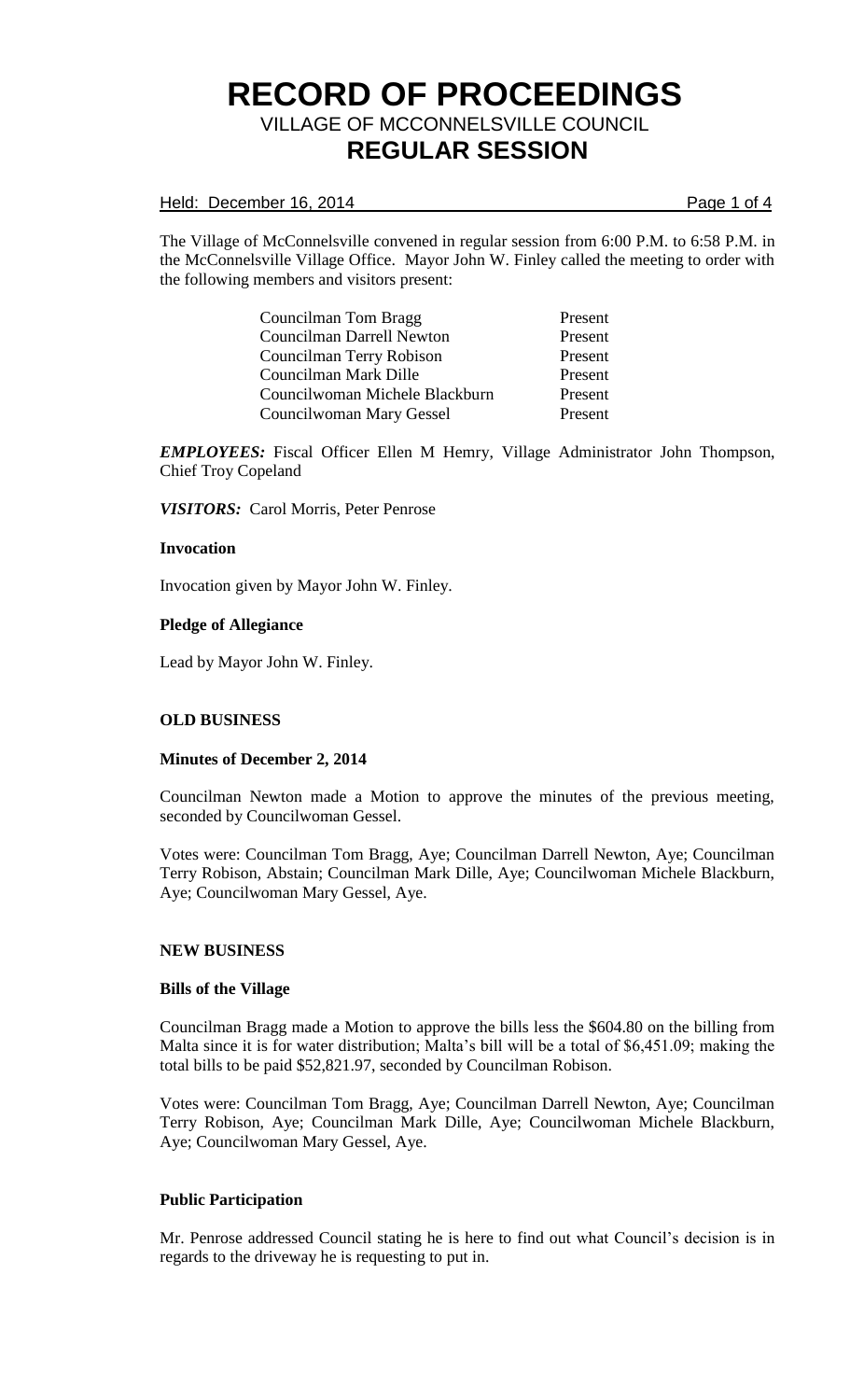# Held: December 16, 2014 Page 2 of 4

Mayor Finley stated due to a death in the family, the Solicitor was unable to be here; therefore, the Committee did not meet this evening and discuss this matter with him. The Committee will get with the Solicitor prior to the next Council Meeting and make their decision.

### **Mayor John W. Finley**

Mayor Finley reported to Council the State Fire Marshall has authorized a Grant for the Village of McConneslville for radios for the Fire Department. Mayor Finley stated he needed a Motion from Council to accept this Grant and for the Fiscal Officer to Administer the Grant and the monies to run through the Village's books.

Councilwoman Gessel made a Motion of approval, seconded by Councilman Newton.

Votes were: Councilman Tom Bragg, Abstain; Councilman Darrell Newton, Aye; Councilman Terry Robison, Aye; Councilman Mark Dille, Aye; Councilwoman Michele Blackburn, Aye; Councilwoman Mary Gessel, Aye.

The Motion carried.

Mayor Finley reported he received a survey from the State of Ohio and requested Village Administrator Thompson to assist him in completing it.

Mayor Finley reported he was in receipt of Malta's Water Treatment Plant budget for 2015. He requested Council to review it.

Mayor Finley reported he received a letter from the Ohio Department of Transportation in reference to bridge inspections, reports; and, maintenance and responsiblities.

Mayor Finley reminded Council the water and sewer rates have automatic increase at the first of the year.

#### **Resolution 14-38**

Mayor Finley introduced Resolution 14-38, A RESOLUTION REDUCING APPROPRIATIONS FOR THE CURRENT YEAR.

Councilwoman Gessel made a Motion to suspend the rules requiring three separate and disctinct readings and place on emergency measure, seconded by Councilman Bragg.

Votes were: Councilman Tom Bragg, Aye; Councilman Darrell Newton, Aye; Councilman Terry Robison, Aye; Councilman Mark Dille, Aye; Councilwoman Michele Blackburn, Aye; Councilwoman Mary Gessel, Aye.

Councilman Bragg made a Motion to adopt Resolution 14-38 on emergency measure, seconded by Councilman Newton.

Votes were: Councilman Tom Bragg, Aye; Councilman Darrell Newton, Aye; Councilman Terry Robison, Aye; Councilman Mark Dille, Aye; Councilwoman Michele Blackburn, Aye; Councilwoman Mary Gessel, Aye.

Resolution 14-38 was duly adopted.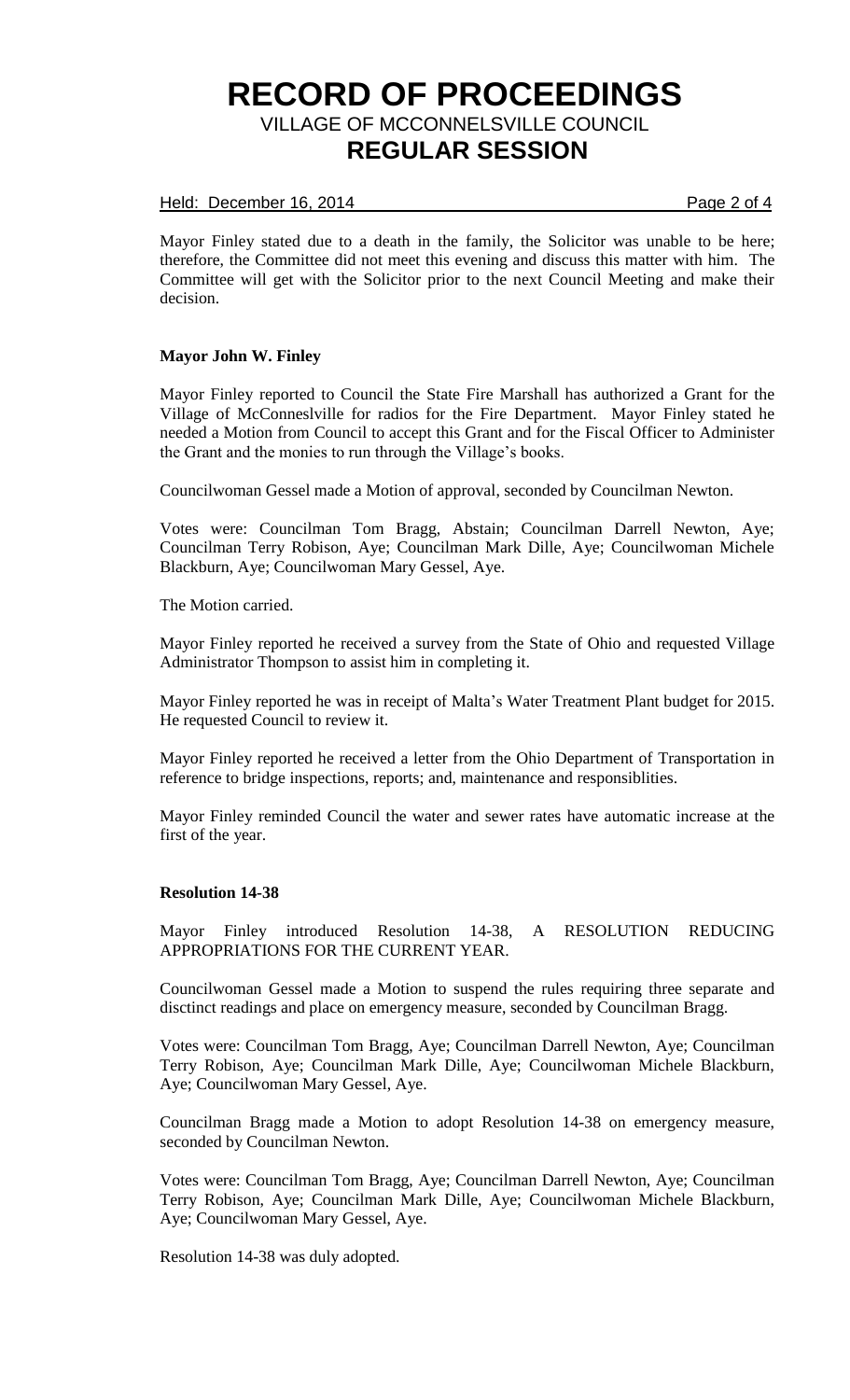## Held: December 16, 2014 **Page 3 of 4**

Mayor Finley reported he is reviewing and will be sending out new committee lists for 2015.

Mayor Finley reported we have hired a new employee to replace Kelly Wells. We have hired Maggie Blackburn and her start date is December 22, 2014.

# **Village Administrator John Thompson**

Village Administrator Thompson passed out a copy of the District 18 recommendations. The Village will receive grant and loan monies for the next phase of the sewer separation. This will include Eighth, Ninth; and, Tenth Street sewers. Village Administrator Thompson reported he will begin pursuing ARC and CDBG Grants next year to complete the funding for this project.

Village Administrator Thompson reported the traffic light damage is not covered through the insurance since it is not listed on a schedule. Village Administrator Thompson stated we can add this to our policy for a minimal cost. He will get a quote from the Insurance Company.

### **Fiscal Officer Ellen Hemry**

Fiscal Officer Hemry passed out her monthly report to Mayor and Council. Fiscal Officer Hemry stated she will have the final year-end figures at the second meeting in January.

#### **Public Safety Committee**

Councilman Dille reported he and the Village Administrator met with Ms. Tresso in regards to the Safe Routes to School Program. There will be a Public Meeting on January 6, 2015 at 5:00 P.M. at East Elementary. Councilman Dille stated he felt this was a very productive meeting; he noted this will be a 100% funded grant; and there will be no monies out of the Village funds.

**Councilman Dille left the meeting at 6:53 P.M.** Councilwoman Michele Blackburn made a Motion to excuse Councilman Dille; seconded by Councilman Bragg.

Votes were: Councilman Tom Bragg, Aye; Councilman Darrell Newton, Aye; Councilman Terry Robison, Aye; Councilwoman Michele Blackburn, Aye; Councilwoman Mary Gessel, Aye.

## **Finance Committee**

Councilman Robison reported the Fourth Quarter Tax Meeting was held today. Mayor Finley stated he wanted to thank Mr. Tom Schanken for sitting on this committee for so many years.

# **Adjournment of Meeting**

Councilwoman Gessel made a Motion to adjourn, seconded by Councilman Bragg.

Votes were: Councilman Tom Bragg, Aye; Councilman Darrell Newton, Aye; Councilman Terry Robison, Aye; Councilman Mark Dille, Aye; Councilwoman Michele Blackburn, Aye; Councilwoman Mary Gessel, Aye.